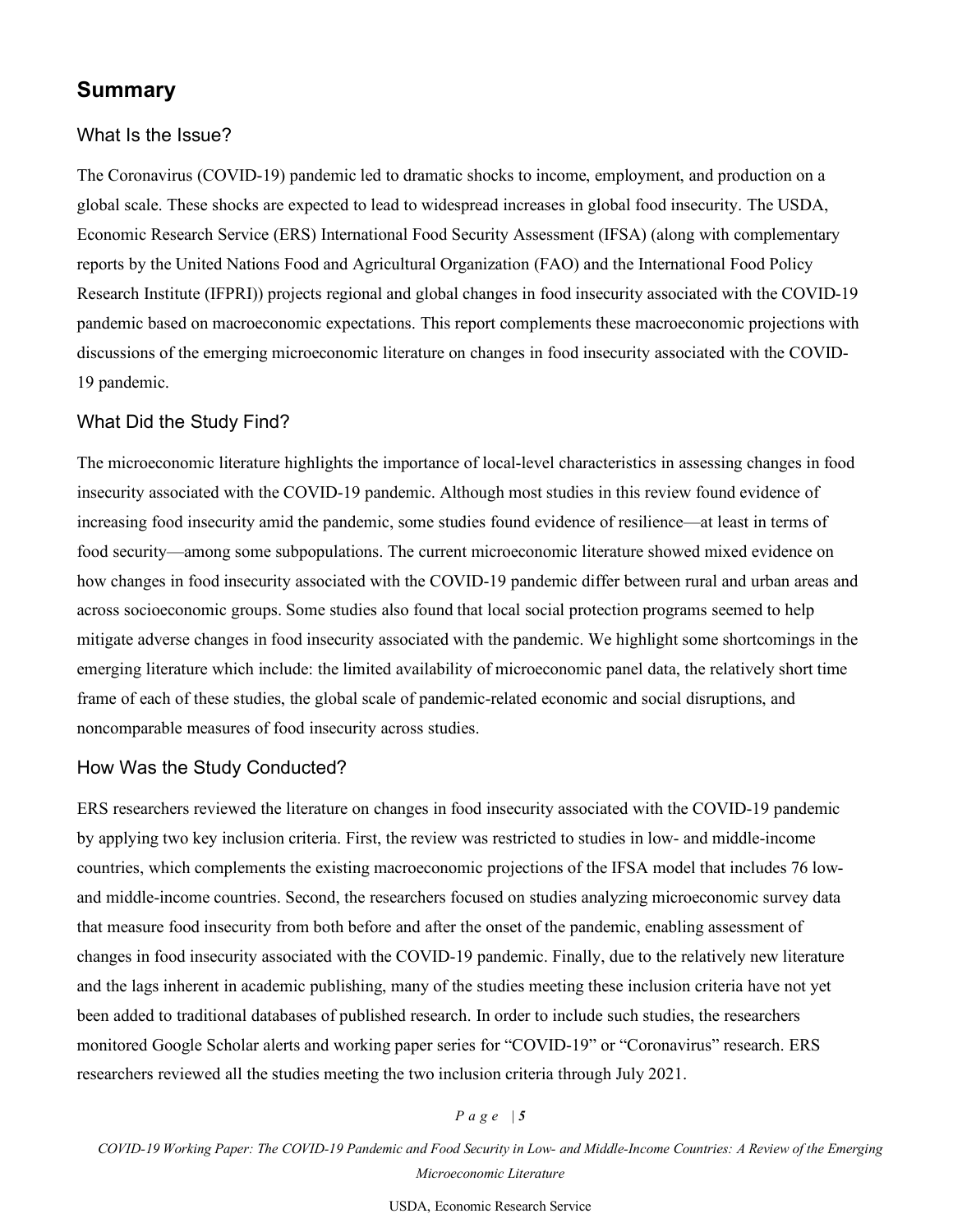## **Introduction**

The COVID-19 pandemic has led to widespread economic and social disruptions around the world. In addition to potential exposure to a contagious and deadly virus, job losses and reductions in earned income persist for a large share of the world's population. Global poverty projections (based on the World Bank's PovcalNet and International Monetary Fund (IMF) data) suggest that, in 2020, the number of people living below the \$1.90 per day poverty line increased by at least 68 million and the number living below the \$3.20 per day poverty line increased by at least [1](#page-5-0)40 million (Valensisi, 2020).<sup>1</sup> Compared to pre-pandemic projections, expected gross domestic product (GDP) growth rates completely reversed, declining from an expected expansion of 5.1 percent in the countries covered by the USDA, Economic Research Service's (ERS) International Food Security Assessment (IFSA) report to a contraction of -5.1 percent (Baquedano et al., 2021a).

The ERS food security projections further highlight a large increase in the number of people experiencing food insecurity around the world due to the COVID-19 pandemic (Baquedano et al., 2020; 2021). The IFSA model projects per capita food demand—based on expected changes to income, prices, and food supply—and compares this projection with a nutritional target of 2,100 calories per person per day (the United Nations Food and Agriculture Organization's (FAO, 2014) stated caloric level necessary to sustain a healthy and active lifestyle). The IFSA projection provides estimated levels of food security and nutritional intake in 76 low- and middleincome countries. In a follow-up article to the 2020 IFSA report, Baquedano et al. (2021) update the 2020–30 projections of global food security associated with the COVID-19 pandemic. These updates estimate that (in 2020) the number of food-insecure people reached 921 million, an increase of 160 million from pre-pandemic projections. The 2021 IFSA report projects the prevalence of food insecurity in 2021 will increase by nearly 291 million people (Baquedano et al., 2021b).

The IFSA macroeconomic projections help define the scale of the global consequences of the COVID-19 pandemic on food insecurity. The projections indicate a potential setback in recent global progress towards meeting the United Nation's Sustainable Development Goals and highlight a distinct challenge to ending hunger and achieving food security for all people by 2030 (Hoy and Sumner, 2020; Ravallion, 2020). These macroeconomic projections, however, are only designed to predict global, regional, and country-level changes in food insecurity; the projections are unable to provide insight into more nuanced, local-level, and within-country changes in food insecurity associated with the COVID-19 pandemic.

*P a g e | 6* 

<span id="page-5-0"></span> $<sup>1</sup>$  More information about the World Bank's PovcalNet is available on the World Bank's website.</sup>

*COVID-19 Working Paper: The COVID-19 Pandemic and Food Security in Low- and Middle-Income Countries: A Review of the Emerging Microeconomic Literature* - *AP-094*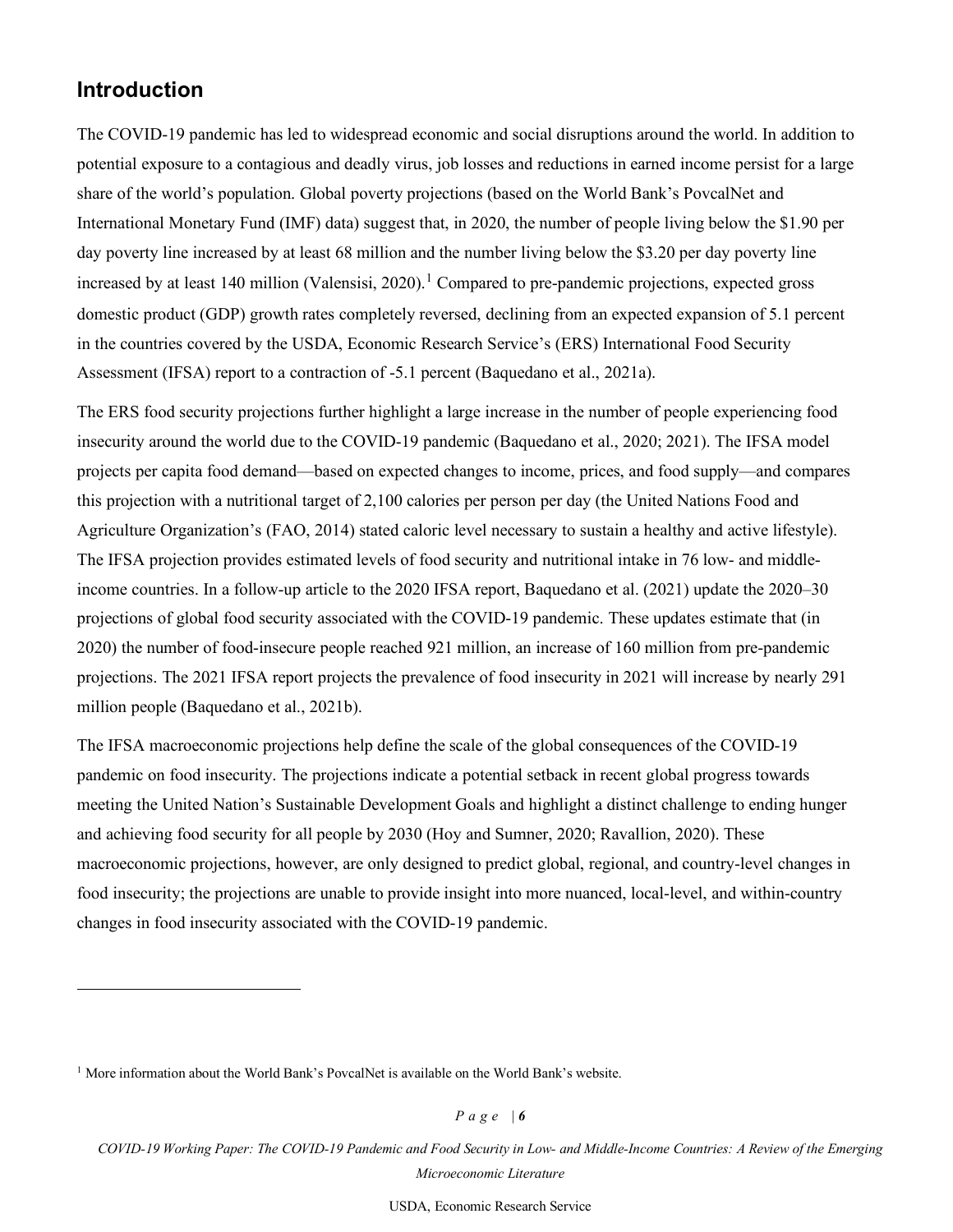This working paper includes a review of microeconomic studies of local-level differences in food insecurity that are not captured by the larger scale macroeconomic projections. These insights include assessments of pandemicrelated market disruptions, rural-urban differences, variations across socioeconomic groups, and the effectiveness of social projection programs. The emerging microeconomic literature, however, is limited in geographic scope as detailed microeconomic data are only available in a small share of countries around the world. Taken together, insights from macroeconomic projections and the emerging microeconomic literature complement each other and inform public and private decision makers about rapidly developing changes in international food insecurity associated with the COVID-19 pandemic.

This review includes two inclusion criteria. First, the authors have restricted the review to studies in low- and middle-income countries for two reasons: (1) to complement the existing projections of the IFSA model, which includes 76 such countries, and (2) because, while much has been written about food insecurity during the COVID-19 pandemic in the United States and other high-income countries (Ahn and Norwood, 2020; Gunderson et al., 2020; Santeramo and Dominguez, 2021; Zeballos and Sinclair, 2020; Ziliak, 2020), relatively little is known about changes in food insecurity in low- and middle-income countries, despite widespread concern (Arndt et al., 2020; FAO, 2020; Laborde et al., 2020; Reardon et al., 2020). Second, the authors focus on studies that analyze survey data measuring food insecurity from both before and after the onset of the pandemic. The studies included are either recently published—such as in the *American Journal of Agricultural Economics, Food Policy*, and *World Development*—or currently posted in the National Bureau of Economic Research (NBER) or International Food Policy Research Institute (IFPRI) working paper series. The existing studies that meet these inclusion criteria are listed and summarized in table 1 (Abay et al., 2020; Adjognon et al., 2021; Aggarwall et al., 2020; Amare et al., 2020; Ceballos et al., 2020; Hirvonen et al., 2020; Kansiime et al., 2020; Mahmud and Riley, 2020). Other relevant studies that fall outside of these inclusion criteria are also discussed and help contextualize and explain the findings in this emerging literature. The authors have attempted to provide as detailed an understanding of the immediate and short-term changes in food insecurity amid the COVID-19 pandemic as possible at the time of writing this review.

*COVID-19 Working Paper: The COVID-19 Pandemic and Food Security in Low- and Middle-Income Countries: A Review of the Emerging Microeconomic Literature - AP-094*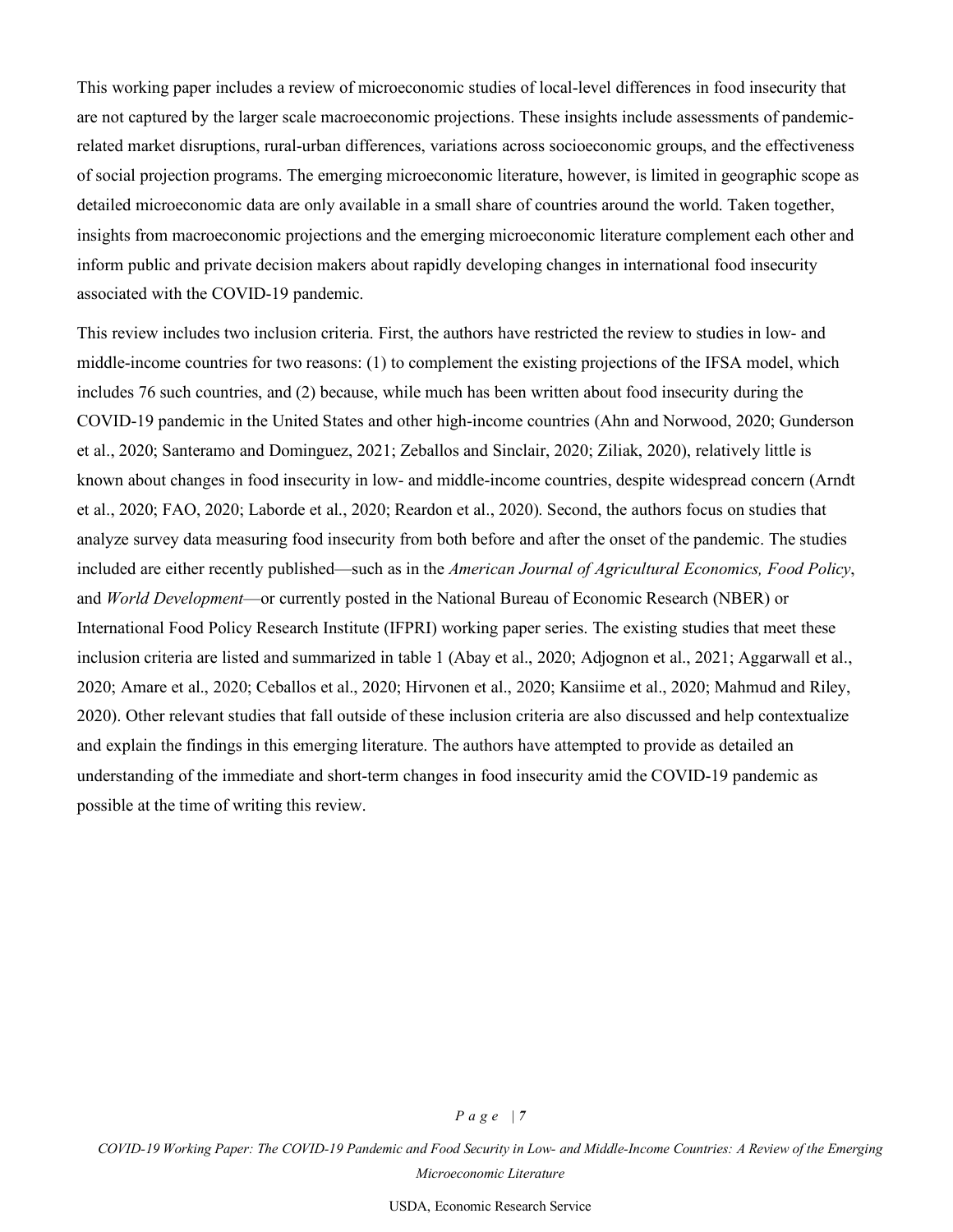# **Six Preliminary Lessons**

There are six lessons from the emerging microeconomic literature on changes in food insecurity associated with the COVID-19 pandemic. Throughout this review of studies, the authors refer to specific parts of table 1, which provides the background and key findings of the eight studies that meet the inclusion criteria. For each study, table 1 summarizes information about: (a) The geographic area and timeframe, (b) the data source, (c) the outcome variable measuring food insecurity, (d) the empirical method used, and (e) the key finding of the research. There are also four questions assessing if certain conclusions can be drawn from the study. The questions ask—in addition to whether pandemic-related disruptions explain the results—whether results differ by urban versus rural location, economic status, or access to social support.

Table 1

|                                         | Abay et<br>al.<br>(2020)                      | <b>Adjogno</b><br>n et al.<br>(2021)                                       | <b>Aggarw</b><br>all et al.<br>(2020)         | <b>Amare et</b><br>al. (2020)                      | <b>Ceballos et</b><br>al. (2020)        | <b>Kansiime</b><br>et al.<br>(2020) | <b>Mahmud</b><br>and Riley<br>(2020)          | <b>Hirvonen</b><br>et al.<br>(2020)                                |
|-----------------------------------------|-----------------------------------------------|----------------------------------------------------------------------------|-----------------------------------------------|----------------------------------------------------|-----------------------------------------|-------------------------------------|-----------------------------------------------|--------------------------------------------------------------------|
| A: Published?                           | <b>IFPRI</b><br>Discus-<br>sion<br>Paper      | Food<br>Policy                                                             | <b>NBER</b><br>Working<br>Paper               | <b>IFPRI</b><br><b>Discussion</b><br>Paper         | World<br>Develop-<br>ment               | World<br>Develop-<br>ment           | World<br>Develop-<br>ment                     | American<br>Journal of<br>Agricultural<br>Economics                |
| <b>B:</b> Geographic<br>area            | Rural<br>Ethiopia                             | Mali                                                                       | Rural<br>Liberia<br>and<br>rural<br>Malawi    | Nigeria                                            | Haryana and<br>Odisha, India            | Kenya and<br>Uganda                 | Rural<br>Uganda                               | Addis<br>Ababa,<br>Ethiopia                                        |
| C:<br>Geographically<br>representative? | No                                            | Yes                                                                        | <b>No</b>                                     | Yes                                                | <b>No</b>                               | <b>No</b>                           | <b>No</b>                                     | Yes                                                                |
| D: Data source                          | Phone<br>survey<br>from<br>ongoing<br>project | <b>LSMS</b><br>and<br>follow-up<br>phone<br>survey                         | Phone<br>survey<br>from<br>ongoing<br>project | <b>LSMS</b><br>and<br>follow-up<br>phone<br>survey | Phone survey<br>from ongoing<br>project | Online<br>survey                    | Phone<br>survey<br>from<br>ongoing<br>project | Phone<br>survey from<br>ongoing<br>project                         |
| E: Pre-survey<br>date                   | March -<br>August<br>2019                     | October<br>$2018 -$<br><b>July 2019</b>                                    | January<br>2020                               | <b>July 2018</b><br>February<br>2019               | April 2020                              | Pre-<br>pandemic<br>recall          | March<br>2020                                 | August-<br>September<br>2019                                       |
| F: Post-survey<br>date                  | June<br>2020                                  | May -<br>June<br>2020                                                      | August<br>2020                                | April -<br>May<br>2020                             | May 2020                                | April 2020                          | May 2020                                      | May -<br>August<br>2020                                            |
| G: Short-term<br>results?               | Yes                                           | Yes                                                                        | Yes                                           | Yes                                                | Yes                                     | Yes                                 | Yes                                           | Yes                                                                |
| H: Empirical<br>method                  | Differ-<br>ence-in-<br>differ-<br>encesii     | Pre-post<br>compari-<br>son and<br>differ-<br>ence-in-<br>differ-<br>ences | Panel<br>data<br>with<br>fixed<br>effects     | Differ-<br>ence-in-<br>differ-<br>ences            | Pre-post<br>comparison                  | Pre-post<br>compar-<br>ison         | Pre-post<br>compar-<br>ison                   | Pre-post<br>comparison<br>and<br>difference-<br>in-<br>differences |

#### **Summary of studies on the COVID-19 pandemic and food insecurity**

#### *P a g e | 8*

*COVID-19 Working Paper: The COVID-19 Pandemic and Food Security in Low- and Middle-Income Countries: A Review of the Emerging Microeconomic Literature - AP-094*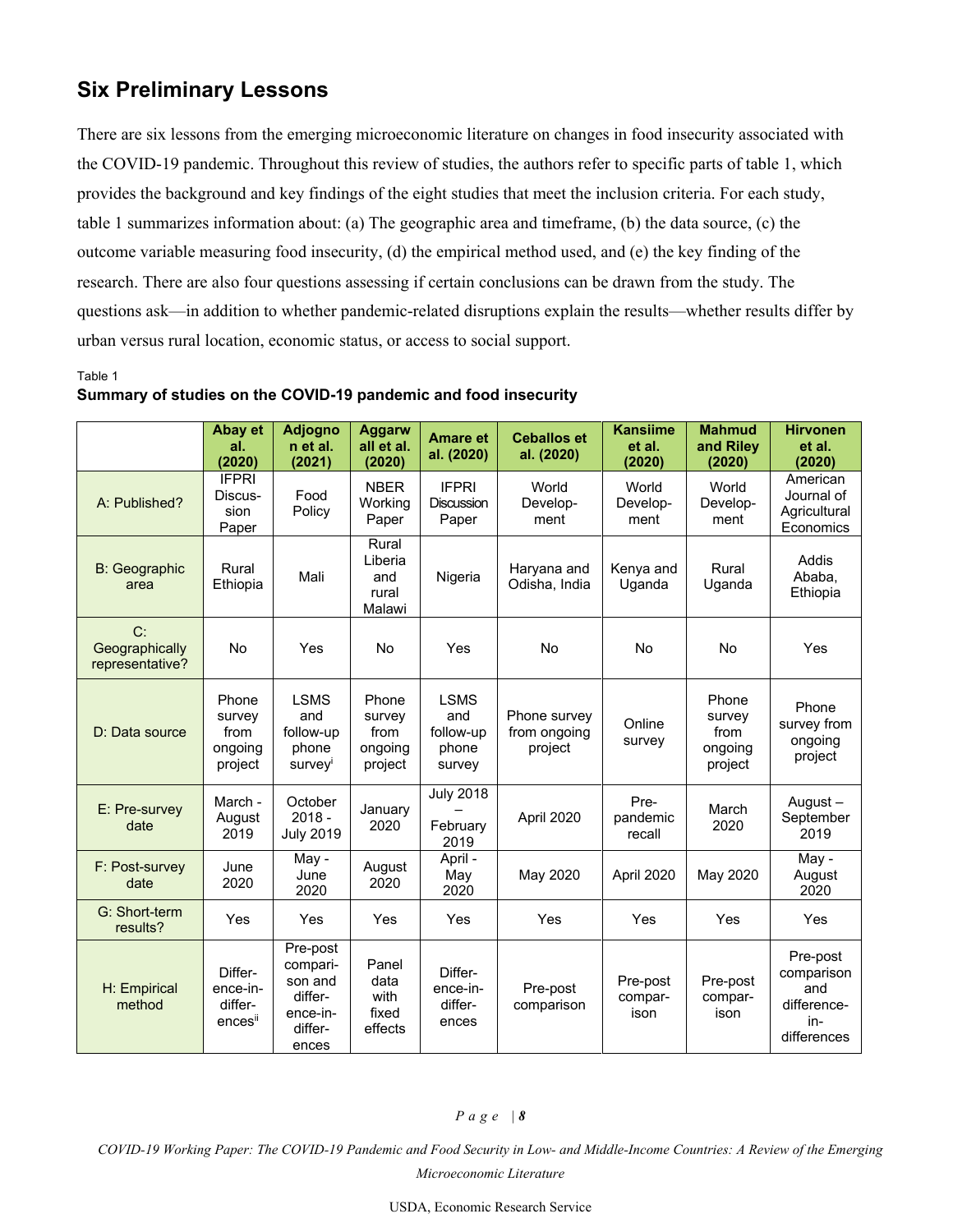| I: Outcome<br>variable                                                           | Food<br>gapiii                                                | Food<br>Insecurity<br>Experi-<br>ence<br>Scale<br>(FIES) <sup>iv</sup> | Diet<br>diversity,<br>hunger<br>scale,<br>and<br>food<br>consump-<br>tion        | Partial<br>Food<br>Insecurity<br>Experi-<br>ence<br>Scale<br>(FIES)    | Food<br>availability<br>and access<br>indicators | Food<br>Insecurity<br>Experience<br>Scale<br>(FIES) | Food<br>expendi-<br>tures per<br>adult<br>equivalent                   | Food<br>consump-<br>tion and<br>diet<br>diversity                                        |
|----------------------------------------------------------------------------------|---------------------------------------------------------------|------------------------------------------------------------------------|----------------------------------------------------------------------------------|------------------------------------------------------------------------|--------------------------------------------------|-----------------------------------------------------|------------------------------------------------------------------------|------------------------------------------------------------------------------------------|
| J: Key finding                                                                   | Increase<br>in food<br>insecurity                             | Increase<br>in food<br>insecurity                                      | No<br>change<br>in food<br>insecurity                                            | Increase<br>in food<br>insecurity                                      | Mixed results                                    | Increase<br>in food<br>insecurity                   | Decrease<br>in food<br>expendi-<br>tures                               | No change<br>in food<br>insecurity                                                       |
| K: Do pandemic-<br>related<br>disruptions<br>explain the<br>result? <sup>v</sup> | Yes                                                           | Yes                                                                    | $N/A$ .<br>markets<br>disrupted,<br>but food<br>insecurity<br>remained<br>stable | Yes                                                                    | Yes                                              | Yes                                                 | Yes                                                                    | $N/A$ ,<br>income and<br>job loss,<br>but food<br>consump-<br>tion<br>remained<br>stable |
| L: Do results<br>differ in urban<br>versus rural<br>areas?                       | N/A                                                           | Yes                                                                    | N/A                                                                              | No                                                                     | N/A                                              | N/A                                                 | N/A                                                                    | N/A                                                                                      |
| M: Do results<br>differ by socio-<br>economic status?                            | N/A                                                           | N/A                                                                    | N/A                                                                              | Yes,<br>more<br>adverse<br>changes<br>for<br>poorer<br>house-<br>holds | N/A                                              | N/A                                                 | Yes, more<br>adverse<br>changes<br>for<br>wealthier<br>house-<br>holds | N/A                                                                                      |
| N: Do results<br>differ by access<br>to social<br>support?                       | Yes,<br>Produc-<br>tive<br>Safety<br>Net<br>Program<br>(PSNP) | N/A                                                                    | Yes,<br>cash<br>transfers                                                        | N/A                                                                    | N/A                                              | N/A                                                 | N/A                                                                    | N/A                                                                                      |

Notes*:* This list includes the authors' tabulation of studies that analyze an outcome variable measuring some dimension of food insecurity over time, with measures pre-dating the pandemic and measures collected after the onset of the pandemic. Many studies, which we discuss in this article, do not meet these criteria.

i The Living Standards Measurement Study (LSMS) is a series of household surveys conducted by the World Bank.

<sup>ii</sup> A difference-in-difference regression specification is like a pre-post comparison, but the pre-post difference is combined with a difference across two groups.

 $^{\text{\tiny{\textsf{ii}}}}$ The "food gap" is the number of months the household was not able to satisfy its food needs (Berhane et al., 2014). <sup>i</sup>vThe Food Insecurity Experience Scale (FIES) is a measurement tool used to estimate the extent of the multidimensional experience of food insecurity (Smith et al., 2017).

v Pandemic-related disruptions can include government-mandated lockdowns or individual behavior change due to fear of contracting COVID-19.

Source: USDA, Economic Research Service.

### Food Insecurity Increases Amid the COVID-19 Pandemic

The key finding for each of the studies that meet our inclusion criteria is summarized in row J of table 1. Five

studies find evidence of increasing food insecurity associated with the COVID-19 pandemic (Abay et al., 2020;

Adjognon et al., 2020; Amare et al., 2020; Kansiime et al., 2020; Mahmud and Riley, 2020). Two studies find no

*P a g e | 9* 

*COVID-19 Working Paper: The COVID-19 Pandemic and Food Security in Low- and Middle-Income Countries: A Review of the Emerging Microeconomic Literature - AP-094*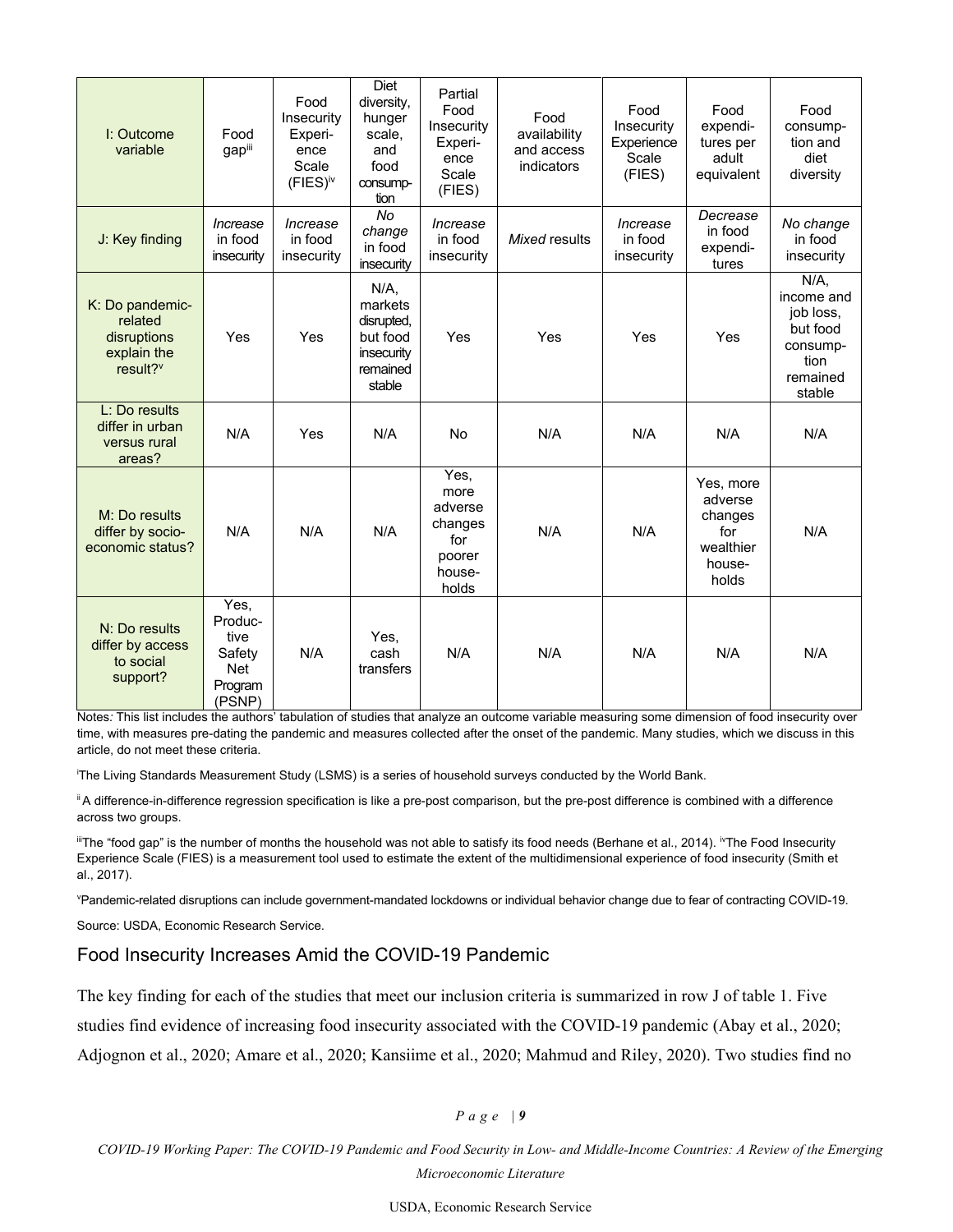evidence of changes in food insecurity associated with the COVID-19 pandemic (Aggarwal et al., 2020; Hirvonen et al., 2020).

The existence or absence of food security is a multidimensional concept. Commonly, food security is considered to have been achieved when each of four interrelated components are met: Availability (a physical supply of food at a local or national level); access (affordable food in sufficient quantity); utilization (the meeting of all nutritional needs); and stability (uninterrupted ability to meet food needs) (Thome et al., 2019). The following discussion highlights the food security findings of these studies and notes the specific dimension(s) of food security measured by each study.

First, studying rural households in the highland regions of Ethiopia, Abay et al. (2020) used phone survey data from an ongoing project and found that, compared to survey responses in March-August 2019, the fraction of households reporting the inability to satisfy their food needs had increased by June 2020. In addition, Abay et al. (2020) found that these households reported an increase in the number of months in which the households had been unable to satisfy their food needs amid the COVID-19 pandemic. As this measure of food security lets the households define their food needs, the change in food insecurity cannot be attributed to a specific food security dimension. Abay et al. (2020) also showed that this adverse change in food insecurity is virtually offset by participation in Ethiopia's Productive Safety Net Program. This change is discussed in more detail in section 2.6.

Second, using nationally representative data from Mali, Adjognon et al. (2021) found that moderate food insecurity—as measured using the Food Insecurity Experience Scale (FIES)—increased between a pre-pandemic household survey and a phone survey implemented three months after the first recorded cases of COVID-19 in Mali.<sup>[2](#page-9-0)</sup> The FIES is specifically designed to measure the food access dimension of food security (Ballard et al., 2013). In reviewing differences between changes observed in rural and urban areas, Adjognon et al. (2021) found that the measured change in food insecurity was almost entirely driven by changes within urban areas (with very little change observed in rural areas). Adjognon et al. (2021) further noted that these contrasting changes in food insecurity could be plausibly explained by the presence of deeper and more dramatic initial pandemic-related disruptions in Mali's urban areas than its rural areas.

*P a g e | 10* 

*COVID-19 Working Paper: The COVID-19 Pandemic and Food Security in Low- and Middle-Income Countries: A Review of the Emerging Microeconomic Literature - AP-094*

<span id="page-9-0"></span><sup>&</sup>lt;sup>2</sup> The Food Insecurity Experience Scale (FIES) is a survey tool developed by the Food and Agriculture Organization of the United Nations to measure food insecurity, based on the direct experiences of people relating to food security (Ballard et al., 2013; Smith et al., 2017; Cafiero et al., 2018). This experience-based measure of food insecurity offers greater precision than other measures that rely on countrylevel food supply estimates (Coates, 2013; Smith et al., 2017).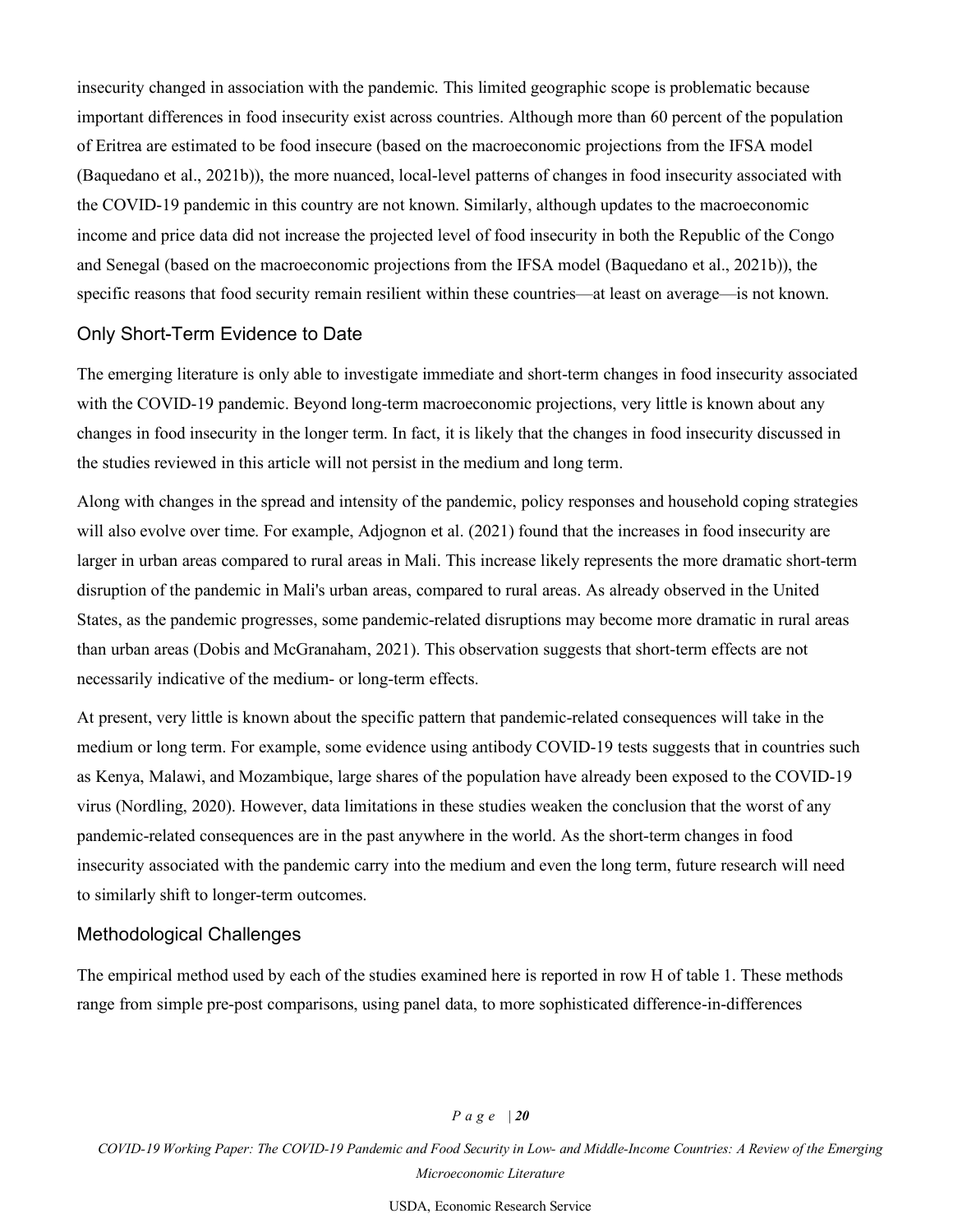regression specifications.<sup>[6](#page-20-0)</sup> Due to the nature of the COVID-19 pandemic, which influenced the entire world to some extent, credible identification of the impact of the pandemic on food insecurity—among its many other effects—is particularly challenging. There is no obvious comparison in the data to any group of people that has not experienced some form of disruption from the COVID-19 pandemic, and the disruptions are still ongoing. This is a limitation of all studies in this emerging literature (and of studies on the economic consequences of the COVID-19 pandemic) (Goodman-Bacon and Marcus, 2020). Without reliable data on COVID-19 infection rates, it is difficult to understand the overall extent of the spread of the virus, the timing of local surges in COVID-19 cases, and which geographical areas and communities have been most deeply affected by the pandemic. This lack of information limits anyone's ability to disentangle the effect of the pandemic from, for example, the effects of seasonality or within-country variations such as rainfall, temperature, or conflict. Despite these limitations, analysis of changes in food insecurity associated with the COVID-19 pandemic provide useful insights that policy makers around the world can use in the short-, medium, and longer-term aftermath of the pandemic.

#### Different Measures of Food Insecurity Across Studies

The primary outcome variable (or variables) used to measure food insecurity in each of the studies that meet our inclusion criteria is given in row I of table 1. Three studies use the Food Insecurity Experience Scale (FIES), which asks a series of questions to elicit a household's experience with food insecurity (Adjognon et al., 2021; Amare et al., 2020; Kansiime et al., 2020). The other studies use a variety of indicators as a proxy for food insecurity, such as the amount of dietary diversity and food consumption (Aggarwal et al., 2020; Hirvonen et al., 2020), food expenditures (Mahmud and Riley, 2020), the food gap (Abay et al., 2020), and food access (Ceballos et al., 2020). The variety of survey tools used to measure food insecurity make clear comparisons between studies challenging.

Food security is a complex concept that often looks different in various geographical parts of the world. The FAO uses a broad definition of food security that highlights the multidimensional nature of the concept. According to the FAO, food security exists when, "all people, at all times, have physical, social, and economic access to sufficient, safe, and nutritious food that meets their dietary needs and food preferences for an active and healthy lifestyle" (FAO, 1996; FAO, 2009). Although this definition of food security is widely accepted, challenges persist in consistently measuring food security across time and space (Carletto et al., 2013). Despite this challenge, it remains possible to learn lessons from the emerging literature if researchers take care to avoid

*P a g e | 21* 

<span id="page-20-0"></span> $6$  A difference-in-difference regression specification is like a pre-post comparison, but the pre-post difference is combined with a difference across two groups.

*COVID-19 Working Paper: The COVID-19 Pandemic and Food Security in Low- and Middle-Income Countries: A Review of the Emerging Microeconomic Literature - AP-094*